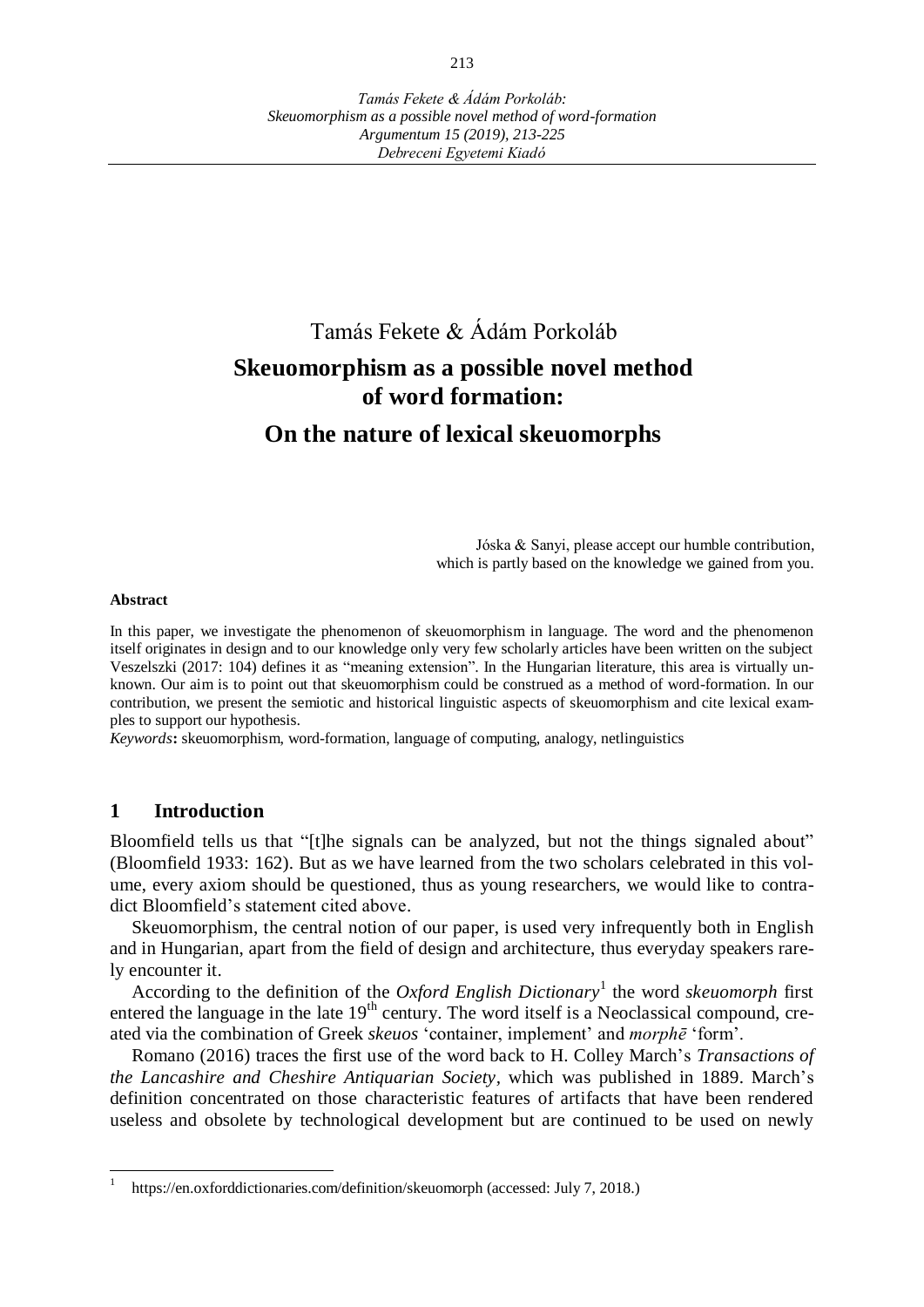made objects solely for the purposes of ornamentation (Romano 2016: 3). In other words, skeuomorphs "perform the cultural work of nostalgia" (Jones 2017: 4).

The *Oxford English Dictionary* gives the following primary definition for *skeuomorph*: "[a]n object or feature which imitates the design of a similar artefact made from another material", while the word's second definition in the dictionary is related specifically to computing: "[a]n element of a graphical user interface which mimics a physical object". As it can be seen, the linguistic sense of skeuomorphism is not included in the OED. However, we believe that the notion of purposeful archaism is not only valid for design and architecture, but it can also be made good use of in the field of linguistics. Therefore, we propose the linguistic use of the words *skeuomorph* and *skeuomorphism*, as explained through and illustrated by the examples further below.

Apart from design, these two words sporadically crop up in other fields as well, further refining and enriching their meaning. From the perspective of industrial design, Blitz (2015: 665) considers an artifact to be skeuomorphic if it is the reproduction of a given object in a different material or with a different technique. The notion is used with similar meanings in archeology as well, for instance, Bronze Age plankboats exerted significant structural and design influence on Bronze Age logboats (Kastholm 2015). Basalla's work (1988: 107) on technological development emphasizes the seemingly purposeless nature of skeuomorphism, as it is seen to be "an element of design or structure that serves little or no purpose in the artifact fashioned from the new material but was essential to the object made from the original material".

The phenomenon of skeuomorphism is much more prevalent in modern industrial design, as purely aesthetic non-functionality gives way to deliberate design choices. Kreps et al (2016: 62) argue that in the case of elderly patients suffering from neurocognitive illnesses, a skeuomorphic approach to design can be fruitful, given that the long-term memory of such patients typically remains intact. Access to technology for patients suffering from dementia can be significantly improved if the icons of the graphical user interface (GUI) are skeuomorphic (ibid.).

In her thesis, Campbell-Smith (2014) argues that realistic or skeuomorphic user interfaces of online forms can prove to be helpful for those who do not speak English (Campbell-Smith 2014: 8).

Perhaps influenced by such findings, Apple, one of the largest technological companies of the world, also utilizes elements of skeuomorphic design in the graphical user interfaces of their well-known devices (Payne 2013). Payne points out that skeuomorphic and its related tend of two-dimensional, so-called "flat" design has been prevalent in Apple products since the introduction of the iOS7 operating system (ibid.). According to Payne (2013), this cannot be construed as functionless decoration, as Apple's design hints at conscious metaphorical usage.

Li et al (2014) cite further distinguishing features of skeuomorphic and flat design. Skeuomorphic elements are characterized by the need to produce a mimetic copy of a realworld object or some of its properties, while flat design is marked by extensive simplification by doing away with shadows, gradients and perspective (Li et al 2014: 1659).<sup>2</sup>

 $\overline{a}$ 

<sup>2</sup> Due to topical and length constraints, unfortunately, we cannot go into greater details concerning various aspects of industrial design. For a discussion of skeuomorphism in the graphical user interfaces of operating systems and programs see Li et al. (2014) and Roberts (2015).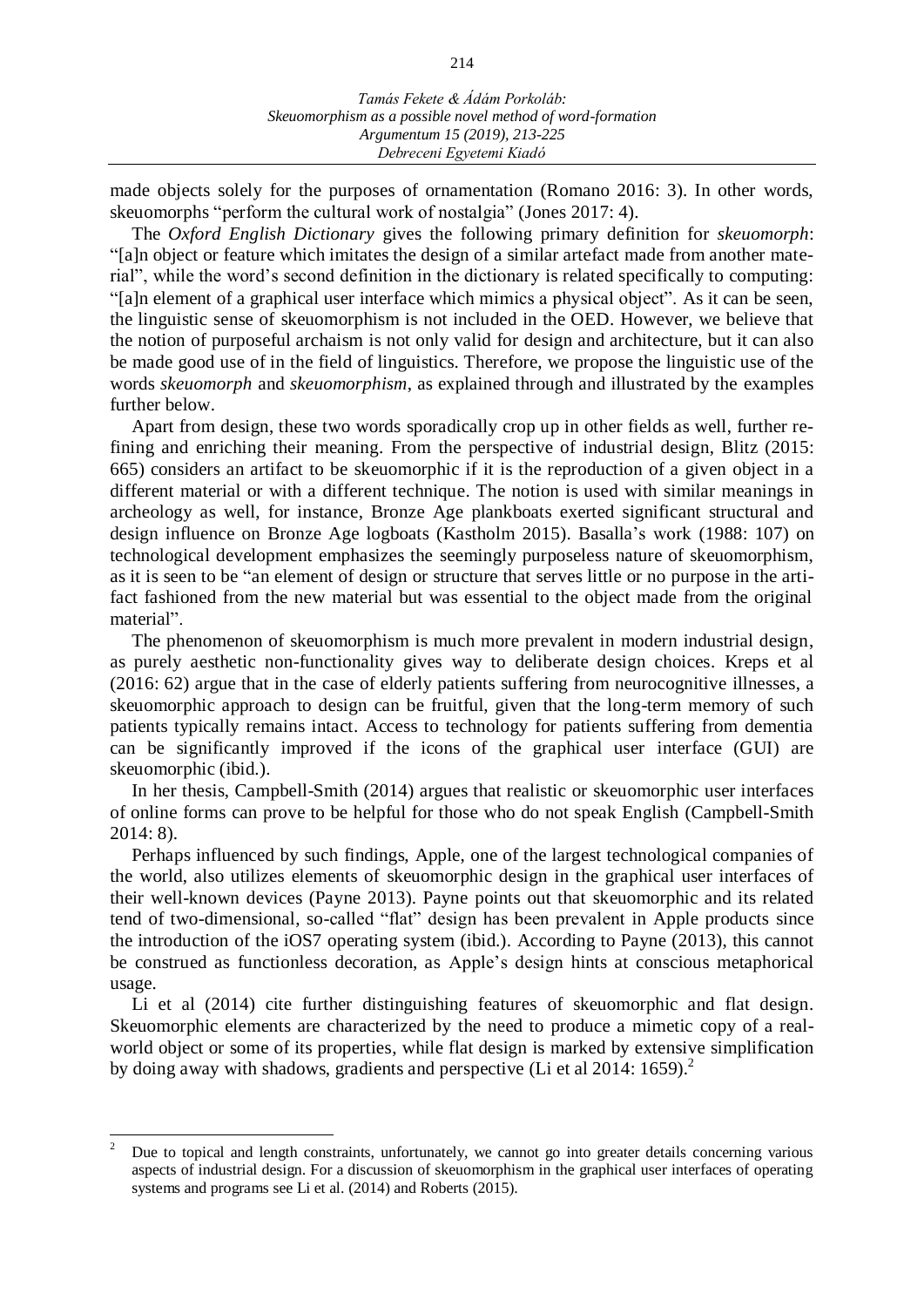It is important to note that this approach, which is valid for industrial design and archeology, is not fully adequate if used in a linguistic sense. The most important difference is that elements of language cannot be transferred into some other medium<sup>3</sup>. The reason behind this is the abstract nature of linguistic structure, which cannot be copied onto new materials or serve as a physical basis of derivation. Furthermore, as opposed to design, we cannot talk about (purposefully) ornamental features in language, at best we can only talk about elements which are semantically or functionally empty in the present-day form of the given language. *On the other hand, in our case, a meaning that used to be semantically transparent in an earlier state of the language becomes abstracted in a later stage of historical development, thus the meaning (i.e. the usage of the linguistic sign) changes*. We chose to label this skeuomorphism because, in a lexical sense, a motivated change of meaning takes place, similarly to the motivation behind physical skeuomorphism, which results in the establishment of an associative and identifiable link between the original and the newly emerged meaning. The linguistic phenomenon at hand can be seen, among others, as an important and almost unknown trend in netlinguistics, because with the ever increasing pace of development in computing we can expect new skeuomorphic words and expressions to emerge in the future.

To illustrate the process, we would like to cite the example that inspired us to write this paper. Ever since Microsoft Word for Windows 2.0 was released in 1991, which was one of the earliest versions of the software to feature a graphic user interface, the icon for saving a file has been a floppy disk<sup>4</sup>. At the time when the first version of Word was released in 1983 (Allan 2001, Chapter 12, Pingdom 2009, Tsang 2000), and for at least a decade more afterwards, the primary medium of data storage was the floppy disk (given that hard disk drives were of limited capacity), which at that time was in fact flexible, hence the name "floppy". The gradual development of computing rendered the floppy disk obsolete, and eventually, it was superseded by more modern storage devices. The obsolescence took place relatively quickly, within 10-15 years, but the icon for saving in Word has remained the same up to the latest version (Office 2016). In about three decades, the meaning of this sign became abstracted and detached from its original, motivated semantic content (i.e. saving data to an actual floppy disk), and became, in the Peircean sense, indexical and largely empty<sup>5</sup> (Peirce 2004: 95), as it is now the symbol for saving data onto any medium, not just floppies.

As we mentioned above, the purpose of skeuomorphic elements is to provide historical continuity and establish associative relations between old and new functions of software, thereby making the software easier to use. The previously discussed save icon is a design element, however, in this paper, we are going to survey lexical elements which emerged on the basis of a similar analogy.

l

<sup>3</sup> Of course, spoken language can be transferred to written or sign language and vice versa, but this way we are only conveying the meaning through a different medium, yet the actual structural units of language (e.g. phonemes, morphemes, etc.) cannot undergo processes seen in the case of design elements.

<sup>4</sup> It should be noted that the term "icon" is used here to refer to elements of a graphical user interface and not in a semiotic sense (i.e. as part of Peirce's trichotomy).

<sup>5</sup> There is still no scholarly consensus about the nature of skeuomorphs as linguistic signs. We accept Vickers and Gill's (1994: 106) stance, namely that skeuomorphs can be seen as indexical signs because they indicate the presence of the original sense or form of the word they were based on. They cannot be considered iconic, because there is no one-to-one correspondence between the original and the skeuomorphic word. As we have discussed above, the meaning and function of the skeuomorph is different from those of the original. Still, Roberts (2015: 2) considers skeuomorphism to be symbolic, while Knappett (2002: 109) sees them as iconic in a semiotic sense.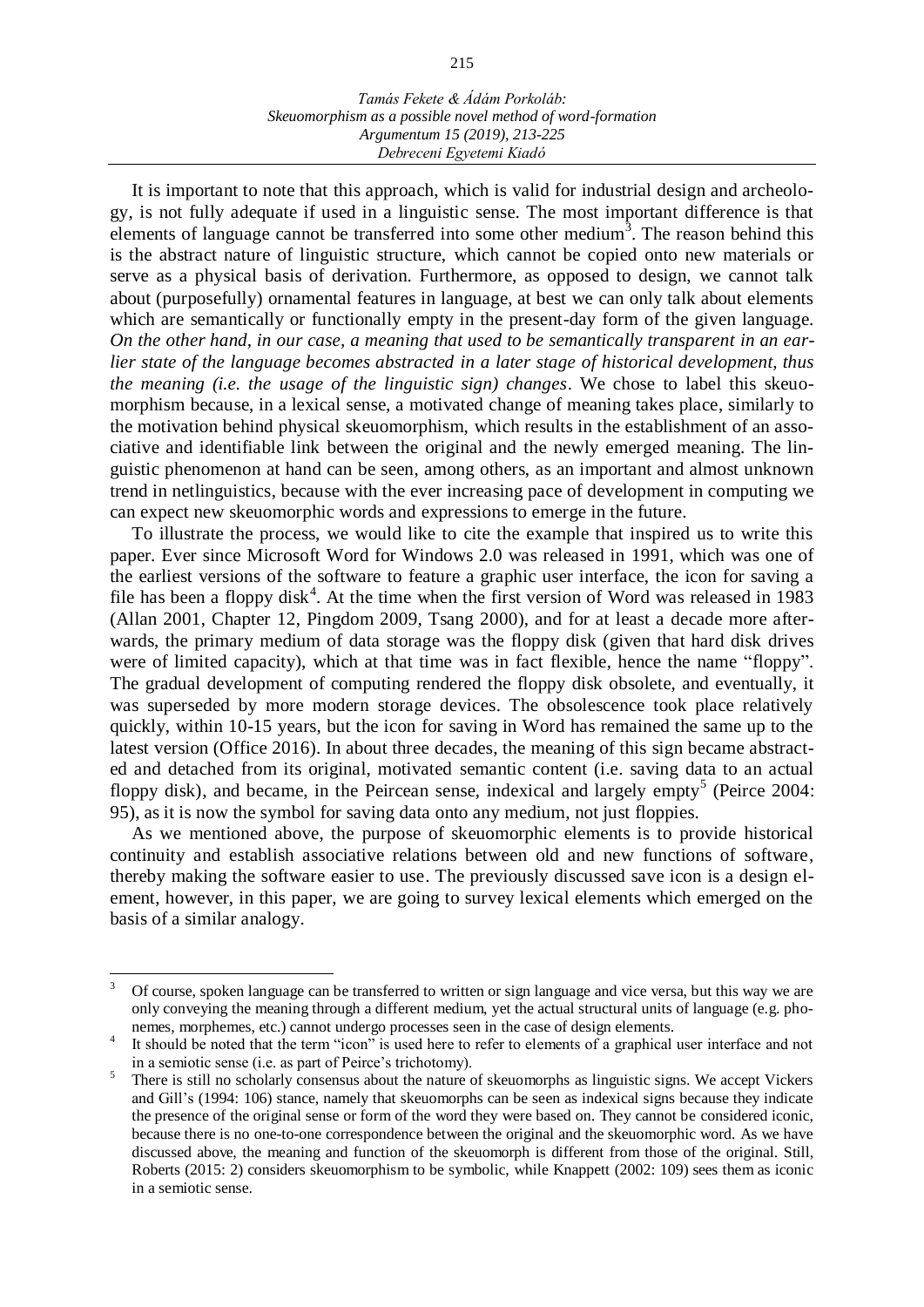These lexical items do not come about organically, but are the results of linguistic creativity motivated by the purposeful establishment of an associative link with an earlier lexical element or meaning. Thus, we consider such items to be linguistic skeuomorphs. This notion has hitherto not been part of linguistic terminology, as its use is restricted to the realm of design, specifically to the description of a trend whereby earlier forms are purposefully taken over into newer artifacts purely ornamentally.

From a semiotic perspective, a feature of skeuomorphic expressions is that the meaning and denotative reference attached to the signifier changes and becomes more abstract with time. Although skeuomorphs can be encountered in several semantic fields, they seem to occur mostly in the language of computing, because rapid technological progress brings about the rapid obsolescence of lexical items as well. From a historical perspective, however, such forms usually require to be passed down several generations of speakers until the process is complete.

In order to be able to work with the notion of skeuomorphism in a linguistic sense, a definition rooted in semiotics and pertaining to word-formation needs to be given. Since such an approach has yet to gain currency in linguistics, we shall provide our own definition of lexical skeuomorphs. We consider two types of words to be lexical skeuomorphs: (i) words whose signifier was fossilized in a previous state of the language, but their meaning is to at least some degree motivated, because it is based on an earlier meaning of the word but used in a different semantic field, and (ii) words whose form is based on word-forms created by synchronically unproductive processes which used to be productive in an earlier state of the language. The current meaning of such lexical elements is the result of a historical change, and might not be directly related to their original meaning, but an associative link and continuity still exists with one of the earlier meanings. Within the category of lexical skeuomorphs, we call such elements semantic skeuomorphs*.* On the other hand, we consider those lexical items to be morphological (or structural) skeuomorphs which were newly created by speakers via the utilization of a synchronically unproductive mode of either inflectional or derivational word-formation (e.g. *dive* and its relatively recently emerged past form *dove*)*.*

In our view, lexical skeuomorphism can be manifested in two different types: semantic and morphological skeuomorphism. In the remainder of our paper, we will be concentrating on the former category. Here, instead of copying the structural characteristics of a word, the original meaning of a lexical item is reinterpreted in a new context, in our case in the language of computing.

The category of morphological skeuomorphism comprises, for instance, the newly created analogical "irregular" past and plural forms in American English. Examples for the former is the above-cited *dove* past form of the verb *dive* or the novel past form of the verb *squeeze*, which is *squoze*. An example for the latter category could be the mutated plural of *moose*, which would be *meese*. All three of these words are analogical formations: the past forms are based on the synchronically unproductive process of root vowel alternation (ablaut), while the plural form is based on the similarly unproductive *i*-mutation (umlaut). Both ablaut and umlaut used to be productive processes<sup>6</sup> and the remnants of their operation are still visible in present-day English (e.g. *drive* ~ *drove*, which very likely served as the basis of *dive* ~ *dove*,

<sup>6</sup> However, it should be noted that only ablaut can be considered a genuine mode of word-formation, because its main purpose was to create different grades of the same root, thereby expressing different inflectional categories (or it could be used derivationally as well, as in *sing* ~ *song*). Umlaut, on the other hand, is a purely mechanical process of distant regressive assimilation, conditioned by the phonetic environment of the root. Thus, its purpose is not to mark any morphosyntactic categories, as it is only a byproduct.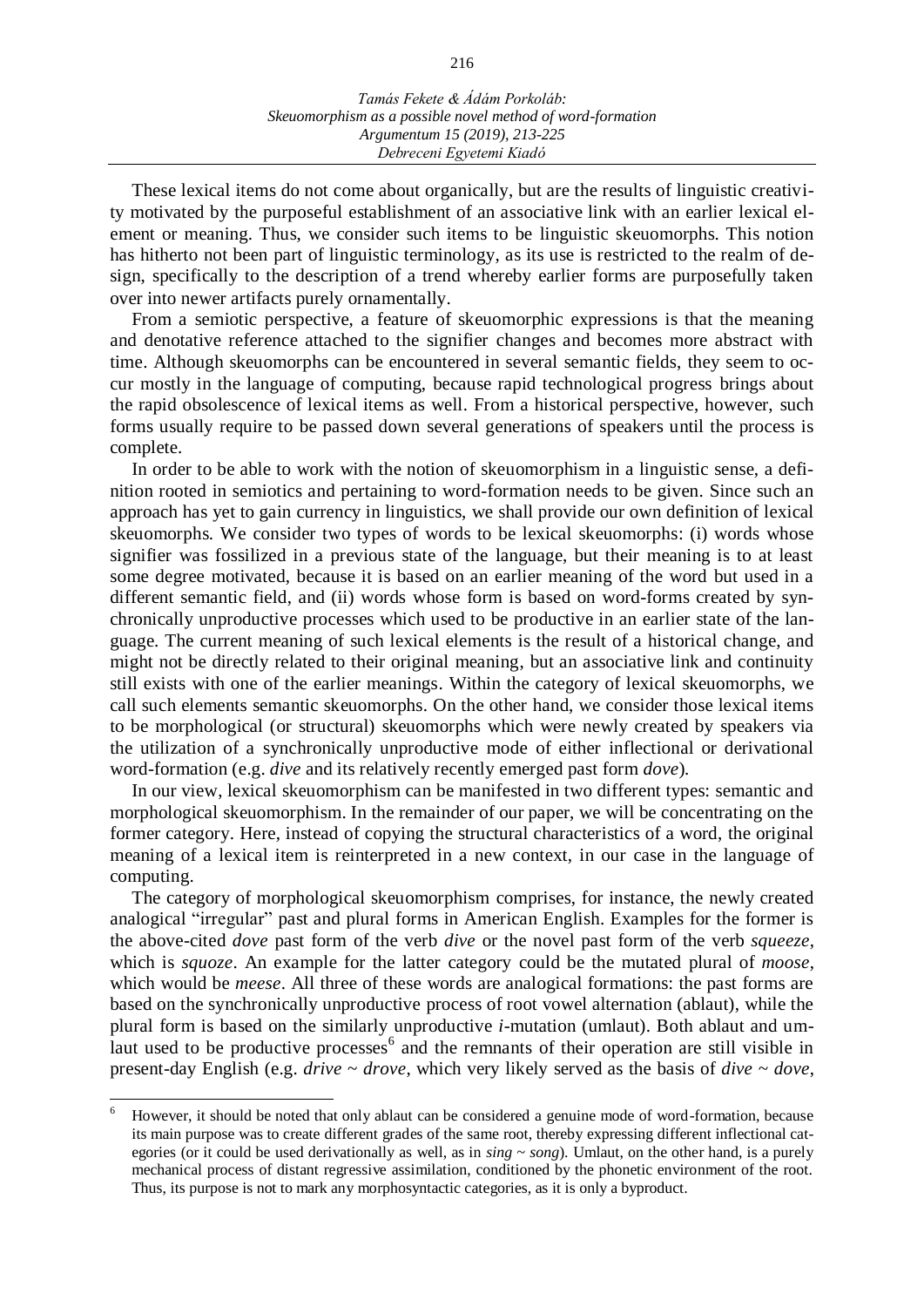or *foot* ~ *feet* on which *moose* ~ *meese* was based). In essence, this phenomenon entails the analogical copying of an earlier word-form or the analogical revival of a no longer productive mode of word-formation. This present-day "revival" of ablaut and umlaut is motivated by humor, which ultimately indicates a pragmatic motivation. Given that our data is of a semantic nature, we do not wish to investigate morphological skeuomorphism in greater detail in our paper.

Finally, it would also be worthwhile to investigate the phenomenon of skeuomorphism in the technical vocabulary of new or currently emerging scientific disciplines or occupations. Such an analysis could also be fruitful from a historical aspect, through the investigation of whether or not lexical skeuomorphism is detectable in the vocabulary of trades and occupations that emerged in past centuries (for instance during the Industrial Revolution).

#### **2 A "new" mode of word-formation**

 $\overline{a}$ 

In the previous section of this paper, we attempted to provide an adequate definition of skeuomorphism. We placed it within the framework of linguistics and suggested its application for the description of certain phenomena in language, as it is important to contextualize and give function to this notion. On the basis of the data to be investigated below, skeuomorphism could be construed as a new mode of word-formation in the paradigm of linguistics.

We have already discussed several aspects of skeuomorphism above<sup>7</sup>. It is important to note, though, that if we are to take skeuomorphism to be a new mode of word-formation then it would be a productive one, even though it builds on the semantic fields of obsolete or outdated artifacts, ways of life and activities, sometimes utilizing unproductive modes of wordformation. The present-day meaning of the skeuomorphic word is abstract, semantically only partially transparent, and can become entirely opaque with time (first becoming indexical, then symbolic in meaning).

As we have noted before, we consider those expressions (chiefly found in the semantic field of computing, though not limited to it) to be semantically skeuomorphic that maintain the form and some aspects of meaning of a lexical item that has already been in use in the language. Concerning the meaning, however, it is not just a simple historical change that takes place, but an indexical transformation of meaning, whereby the original function and denotation of the lexical item is maintained. The newly emerged meaning will be relevant only to a specific semantic field, while the other meanings of the word could remain in use in other fields. Thus, semantic skeuomorphism tends to operate in a given semantic field, where the original meaning of the lexical item is (often metaphorically) extended or reimagined.

Concerning the treatment of methods of word-formation, Hungarian grammars and other scholarly works on netlinguistics (e.g. Adamikné Jászó 2007, Keszler & Lengyel 2008, Rácz & Takács 1983, Veszelszki 2017: 92–105) do not describe skeuomorphism or skeuomorphic word-formation. According to Kiefer, Siptár & Bakró-Nagy (2006: 421–422) the three ways of internal vocabulary extension are word-formation proper, compounding and extragrammatical word-formation. Lexical skeuomorphism, if we are indeed to take it to be a new method of word-formation on the basis of our discussion above, can be categorized as extra-

With the exception of the effectiveness of nostalgia as a marketing device, which we will not analyze in this paper.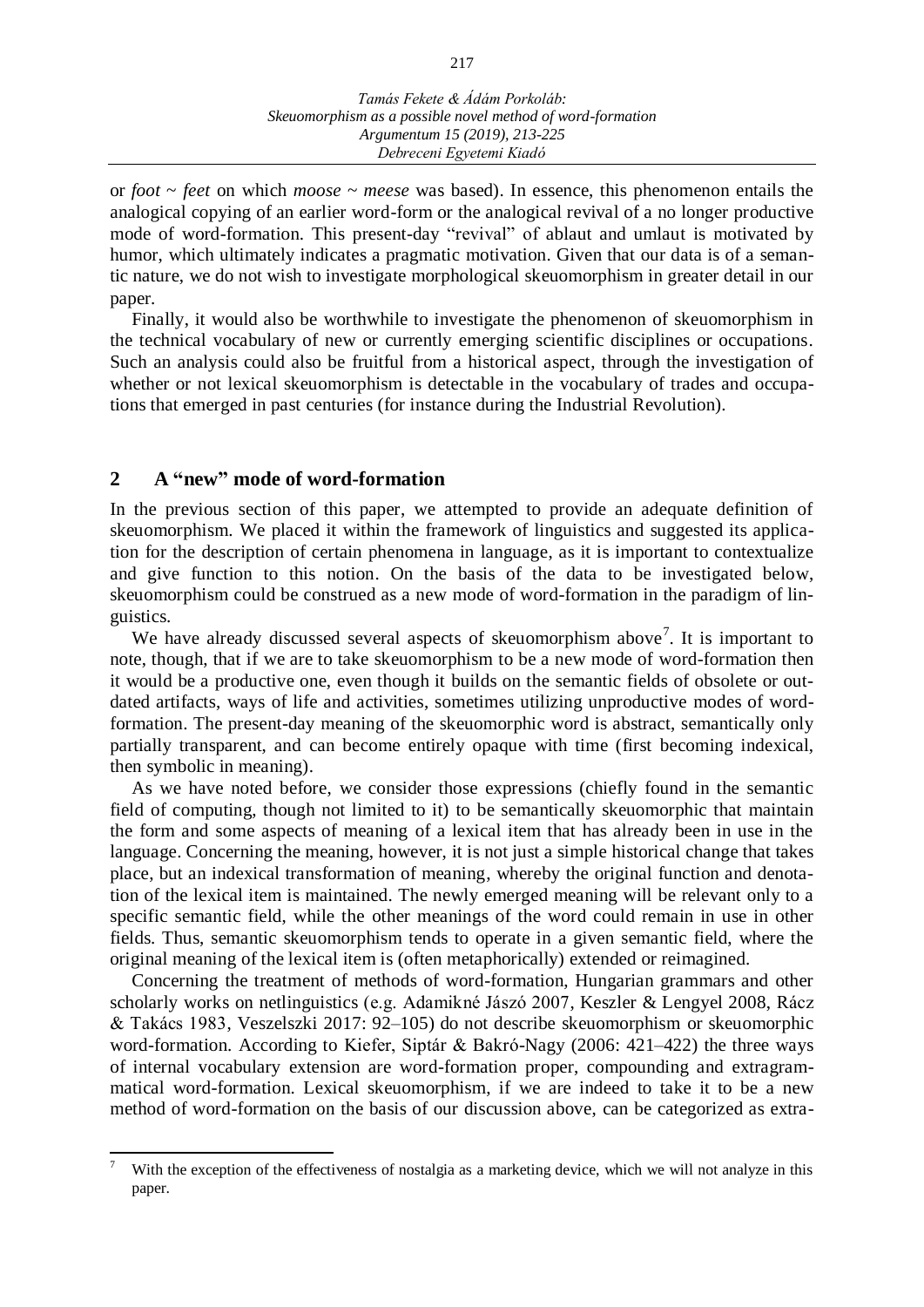grammatical. This category includes splinters, affix fossilization, reduplication, backformation, lexical split, clipping, blending, conversion, acronyms and initialisms (Kiefer et al 2006: 423–424, cf. also Martsa 2007 Chapter 6).

Depending on their frequency, word-formation methods are typically classified as frequent or rare, which could also be paralleled with the productivity of a given method. Istók (2016, 2017, 2018) on the other hand believes that this binary configuration is inadequate in modern linguistics. To remedy this situation, he proposes an intermediate category which enables communication between frequent and infrequent modes and calls it "rarequent"<sup>8</sup> (Istók 2017: 174–175). This category includes those methods of word-formation which are considered infrequent by traditional grammars but are becoming more frequent and productive nowadays as a result of computer-mediated communication, and we consider skeuomorphism to belong to this group too.

Figure 1 below summarizes the methods of word-formation, indicating the proposed place of skeuomorphism if it is in fact taken to be one of the methods.



*Figure 1. A novel categorization of word-formation methods (Based on Istók 2017: 175)*

It is also important to investigate to what extent can the skeuomorphic expressions of the language of computing be considered neologisms or "netologisms". It is especially crucial since in the language use of online texts (Porkoláb 2015) two significant driving forces can be identified behind vocabulary expansion: one is the use of neologisms and in the case of written spoken vocabulary digital neologisms (or "netologisms") (K. Witten 2012, K.A. Witten 2014) and the other is the borrowing of English technical vocabulary items.

The *Lexicon of Stylistics* gives the following definition: "Neologisms are those new words, expressions, meanings and grammatical forms which enrich language by reflecting on its ever-changing social and intellectual context"<sup>9</sup> (Szathmári 2004: 154–155). According to Zsemlyei neologisms are created "on the one hand because our cognition is constantly developing: the new ideas and objects need to be named, and, on the other hand, as a result of the inventiveness of writers and poets striving to rejuvenate language" (Zsemlyei 1996: 24).

We believe that words created through lexical skeuomorphism can fit Szathmári's abovecited definition of neologisms. Furthermore, they also fit into the category of netologisms (Veszelszki 2010, 2017: 67, K. Witten 2012, K.A. Witten 2014) not only because they are

<sup>8</sup> Istók calls this category "gyakoritka" in the original Hungarian version of his paper, which we rendered as "rarequent" here. The original term is a blend of the Hungarian equivalents of *frequent* (gyakori) and *rare* (ritka), and we followed this logic in the English translation.

Unless indicated otherwise, every direct quote in this paper that does not come from an originally Englishlanguage source was translated by the authors of the paper.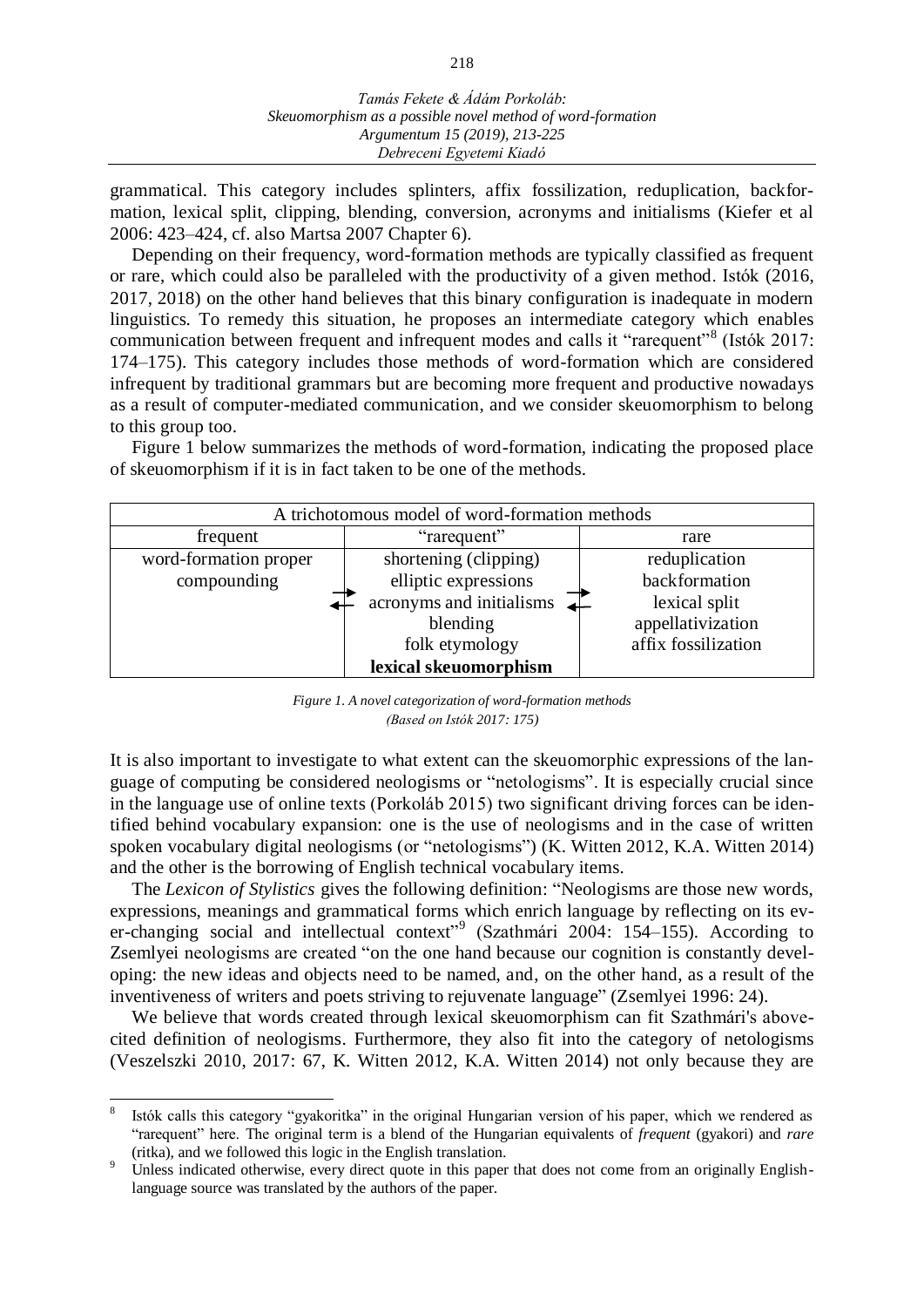very recent formations, having been coined only a few decades ago, but also because the internet was instrumental in their propagation.

There are, however, some differences between skeuomorphic expressions and netologisms, because according to the literature, the ultimate goal of netologisms is "to strive for linguistic economy and to speed up writing" (Istók & Szerdi 2016: 70–71). The skeuomorphic expressions we identify in this paper did not come about as a means of reducing the amount of time taken up by typing but in order to easily convey an abstract meaning to users via metaphor or metonymy.

Most of the lexical items we are about to present in the next section belong to the basic vocabulary of computing, and because they were coined with a practical and utilitarian goal in mind, they can be considered conscious coinages (Minya 2011: 16). Concerning their nature, these skeuomorphic elements are neologisms (Minya 2011: 21–22), and concerning their frequency of use, they are widespread (ibid.).

It is important to note that these skeuomorphic lexical elements, given that their signifiers already exist in language, cannot be considered ephemeral (cf. Fábián 2009), but are in fact key terms in the language of computing.

#### **3 The analysis of skeuomorphic expressions**

Previous approaches to skeuomorphic lexical elements were mostly from the perspective of cognitive metaphor theory (cf. Kövecses 2005 Chapters 15–16). Coyne points out that metaphor use is a basic and necessary element of scientific discourse, but the metaphors used there are different from the ones in fiction and literature (Coyne 1992, 1995: 64). Scientific metaphors are mostly used for setting up and making predictions (ibid.). Skeuomorphism can be considered to be a subtype of these metaphors, which very often come about as a means to bridge the gap between different technologies and to convey abstract meanings. These expressions provide a way to grasp binary systems, logic, formal languages and hierarchical structures (Coyne 1992, 1995: 65–66). 10

The reasoning of Miklósvölgyi and Nemes Z. (2017) also supports our standpoint. The authors, unbeknownst to them, discuss lexical skeuomorphism when they remark that "the most important IT terms of digital capitalism, for instance, *cloud*, *stream* or *mining*, borrow their names from meteorological and geological phenomena" (Miklósvölgyi & Nemes Z. 2017). The authors themselves talk about "metaphors" and "hypermetaphors" but skip the actual interpretation of these terms due to reasons of brevity. In Roberts' (2015: 2) view skeuomorphism "has defined in the digital age its own form as the functional design strategy 'Interface Metaphor'".

Felluga (2015: 5–6) believes that the main goal of archaic, skeuomorphic language is to help users get acquainted with an unknown medium and to provide some sort of analogy for

 $10\,$ Here we will cite just one example for scientific metaphors. The phrase "computer-mediated communication" (CMC) refers to the communicational process that emerges on the internet. We use this term in accordance with Herring et al (cf. Herring & Androutsopoulos 2015: 127), namely that the "computer" element of "computer-mediated communication" is used in a figurative sense , which refers to technological development. It expresses that communication is carried out via some kind of electronic device (be it a mobile phone, a tablet, etc), thus the term itself does not need to be updated regularly to include devices other than computers. It seems likely that in a few decades' time the original meaning of the expression after personal computers become obsolete, will have become obscured, but young researchers will still be able to make sense of it.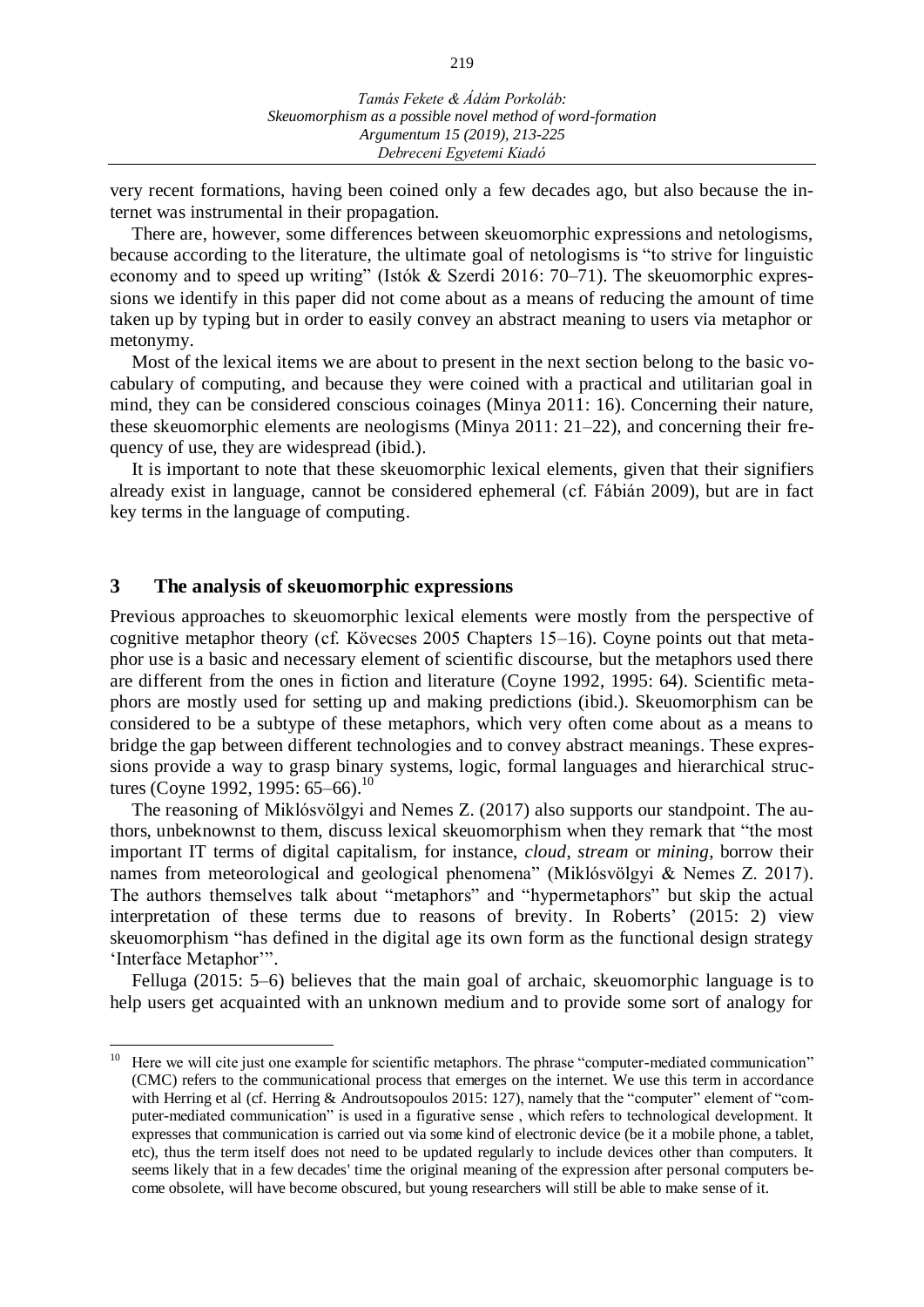them. Felluga (ibid.) also claims that through the spread of digital devices, people can experience and make sense of the world in new ways, and language, being the universal tool of cognition, must keep up with these new phenomena.

Due to reasons of brevity, in this paper, we attempt to briefly analyze and explain the 17 most frequently used skeuomorphic lexical elements of the language of computing.

In our micro-corpus, we collected the 17 most frequent skeuomorphic words based on our own experiences and the examples cited in the scholarly literature, which we will analyze below. For each lexical element, we present its etymological background, the original meaning of the word, the abstracted meaning used in computing and the original semantic field the word belongs to. Unless indicated otherwise our data come from the *Online Etymology Dictionary* (https://www.etymonline.com/) and the *Oxford English Dictionary* (http://www.oed.com/) web pages.

**Lexical item Etymological origin Original meaning Abstracted meaning Semantic field** bookmark 1840 from *book* + *mark* ribbon or other device placed between the pages of a book a record of the address of a file or internet page printing briefcase 1908 from *brief* + *case* portable folding case for holding papers a special folder in Microsoft Windows for file transfer (obsolete since Windows 7) office carbon copy 1895 from *carbon* + *copy* copy on paper made using carbon paper figurative sense from 1944, meaning to get an exact replica of a document or file in computing printing cloud OE *clūd* rock, hill c. 1300 metaphorically used in meteorology this sense was carried over into computing in the 1970's in the current sense from early 2000's geology data mining c. 1300 OF *mine* first as a noun then as a verb via conversion pit or tunnel in the ground to extract minerals / dig a pit to extract minerals discover patterns in large data sets geology desktop 1929, from  $\text{des } k + \text{top}$  upper surface of a table main GUI of an operating system, used in computing since 1958 furniture dial (a phone) early 15<sup>th</sup> c. medieval Latin *dialis* 'daily'/ sundial round plate over which something rotates first used for telephones in 1879 (as a verb in 1923), originally the plate containing the numbers from 0-9 and the act of turning the plate, in the modern sense the physical dial doesn't exist, the word means pressing the number keys on a touchscreen to call somebody architecture

Table 1 contains the results of our analysis.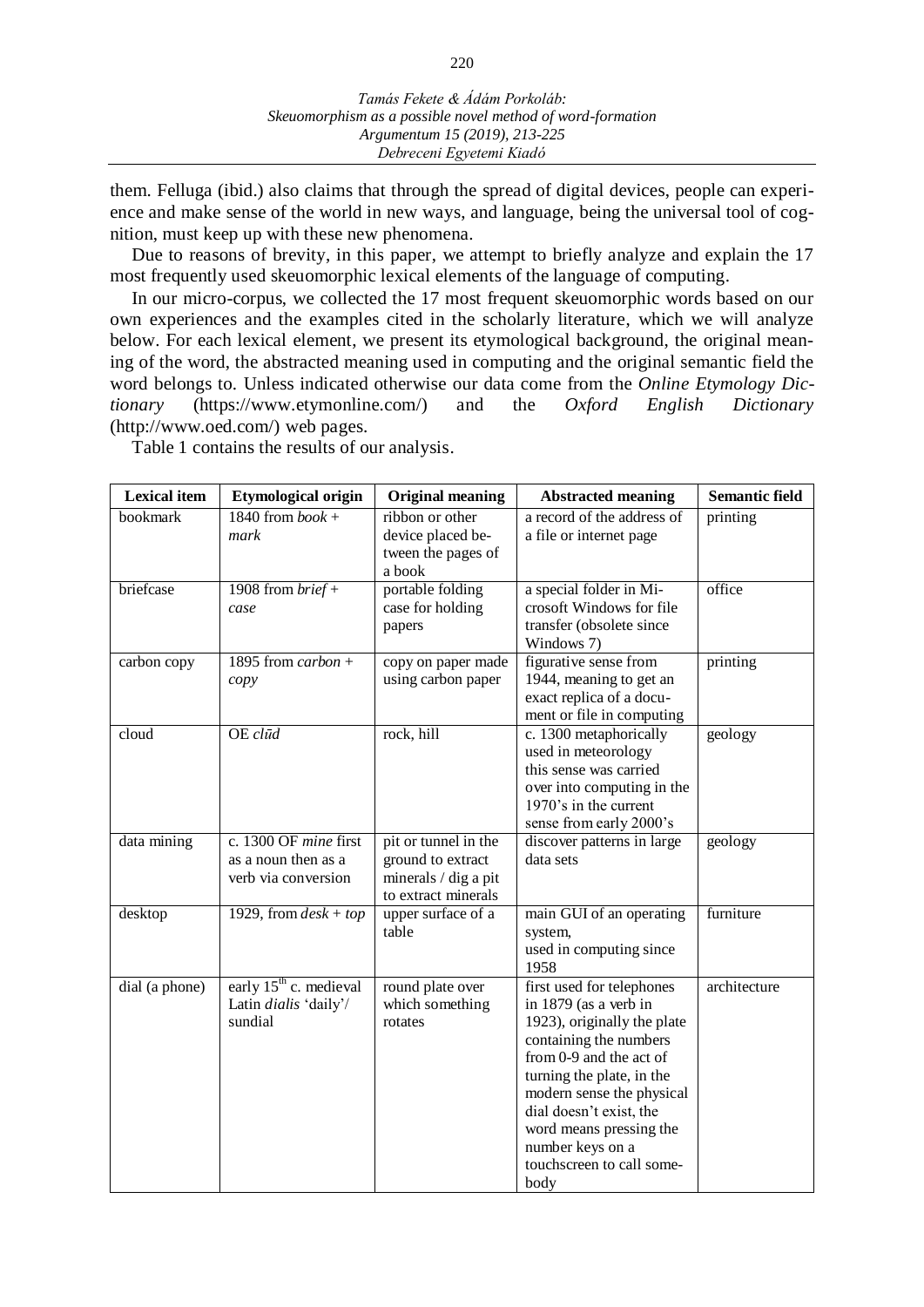#### *Tamás Fekete & Ádám Porkoláb: Skeuomorphism as a possible novel method of word-formation Argumentum 15 (2019), 213-225 Debreceni Egyetemi Kiadó*

|                | $15th$ c. borrowed from                                   |                        |                               |              |
|----------------|-----------------------------------------------------------|------------------------|-------------------------------|--------------|
| document       |                                                           | lesson, written        | a file that contains text     | printing     |
|                | French <i>document</i> <                                  | evidence               |                               |              |
|                | Lat <i>documentum</i>                                     |                        |                               |              |
| file           | 1520's French file                                        | string or wire on      | an aggregation of data on     | office       |
|                |                                                           | which documents        | a storage device identified   |              |
|                |                                                           | are strung             | by a name                     |              |
| floppy         | 1972 as floppy disc                                       | thin and flexible      | thin and flexible magnetic    | materials    |
|                | shortened to <i>floppy</i>                                | material               | storage medium, going         |              |
|                | by $1974 < flop + y$ ,                                    |                        | through miniaturization,      |              |
|                | ultimately c. 1600 'to                                    |                        | the most modern floppy is     |              |
|                | flap'                                                     |                        | no longer flexible and no     |              |
|                |                                                           |                        | longer used                   |              |
| folder         | 1903 from $fold + er$                                     | folding cover for      | virtual container of files    | office       |
|                |                                                           | loose papers           | on a computer (1958)          |              |
| manuscript     | 1590's medieval                                           | document or book       | mostly a typed, unedited      | printing     |
| (Balázs, 2007) | Latin manuscriptum                                        | written by hand,       | and virtual version of a      |              |
|                |                                                           | often the only copy    | book or scientific article    |              |
|                |                                                           | in existence           |                               |              |
| page           | 1580's MF page <                                          | a sheet of paper       | website, a basic unit of      | printing     |
|                | Lat. pagina                                               |                        | hypertext                     |              |
| recycling bin  | recycling:1922 from                                       | recycle: reuse waste   | temporary virtual storage     | industry     |
|                | $re + cycle$ (verb) >                                     | products in manu-      | for deleted files (first used |              |
|                | noun $recycle + ing$                                      | facturing              | in Windows 95)                |              |
|                | 1924                                                      | bin: enclosed recep-   |                               |              |
|                | bin: OE binne                                             | tacle                  |                               |              |
| streaming      | OE stream first as a                                      | to flow continuous-    | continuous live transmis-     | geography    |
| (often live    | noun then via conver-                                     | 1y                     | sion of digital audio and     |              |
| streaming)     | sion as a verb                                            |                        | video without storing it      |              |
| trash          | late $14th$ c. perhaps                                    |                        | deleted files which are       |              |
|                |                                                           | thing of little use or |                               | industry     |
|                | $ON$ tros                                                 | value, waste           | stored in the recycling bin   |              |
|                |                                                           |                        | and can be restored           |              |
| windows        | c. 1200 ON vindauga                                       | a hole that allows     | a rectangular area on a       | architecture |
|                | $\langle \nabla \times \nu \rangle = \langle \nu \rangle$ | light and air to       | computer GUI displaying       |              |
|                | 'wind-eye'                                                | enter an enclosed      | the processes of a running    |              |
|                |                                                           | space                  | application                   |              |

*Table 1. The most frequent skeuomorphic expressions from the semantic field of computing*

The words we collected, as mentioned above, came about through lexical skeuomorphism, and as Table 1 shows these words cluster around a few characteristic semantic fields, which include the domains of printing, offices and office work and certain occupations (architecture, mining). This seems logical since information technology mostly affected these areas of life.

It is also important to investigate, as we have already mentioned in connection with the features of lexical skeuomorphism, whether or not there is any correlation or link between the various meanings of the words. Our short answer is yes, there is because the new meanings are very often in a metaphorical or metonymic relationship with the old ones.

From the analysis of our micro-corpus, it emerges that the meaning upon which the specialized sense used in the domain of computing is built is itself already an abstracted meaning of the original word (for instance the noun *cloud* originally meant 'rock or hill'). Those lexical items that form part of the language of computing did not base their meanings on the original senses of the words but built on that semantic content of the word that was in use at the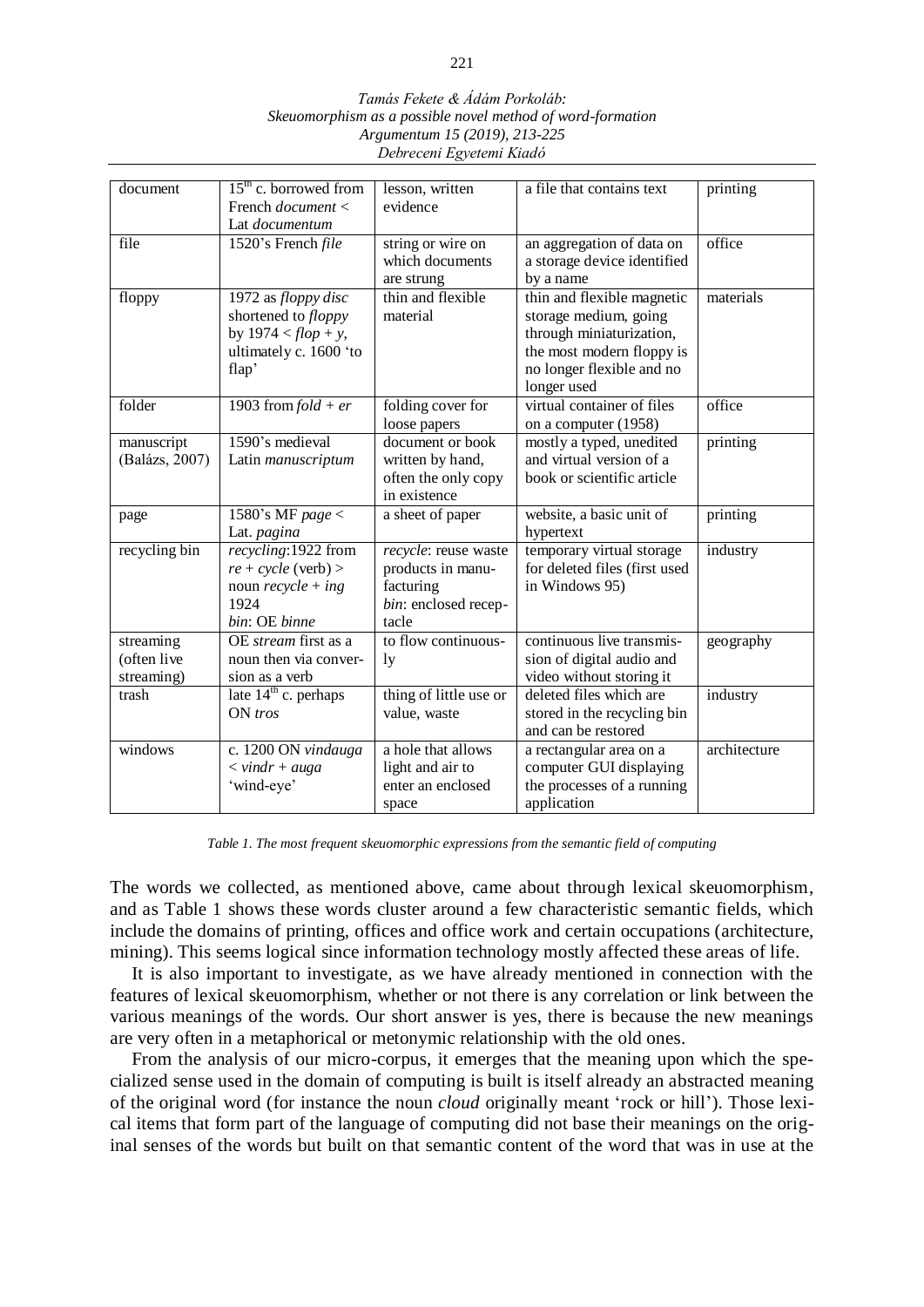time when the meaning extension came about. This is very well illustrated by the example of *dial*, which went through a series of semantic changes from 'sundial' to telephony.

Our data also illustrates the nature and productivity of lexical skeuomorphism, and hint at a possible pragmatic motivation behind this meaning extension, given that in language use, certain contextual aspects are related to each other and show similarities (e.g. *stream* refers to water flow, while in a computational sense the word refers to data flow).

An important pragmatic feature of lexical skeuomorphism is its motivation (similarly to other methods of word-formation). The meaning change can be considered to be motivated, but this is not a change initiated by the speech community, but by a narrow but influential layer of society (e.g. software developers, major tech companies) that forces the speech community to accept the new meanings. It is crucial to note that we cannot talk about any loss of meanings, though, because the earlier meanings of the given lexical elements remain in use even after the operation of lexical skeuomorphism.

We would like to emphasize that our results are not conclusive and cannot be construed as generalizable. Without the thorough analysis of other semantic fields, we cannot claim with absolute certainty that these patterns of skeuomorphism can be paralleled in other registers and domains of language or that they play as significant a role there as they do in computing.

#### **4 Conclusions and summary**

In this paper, we attempted to provide a broad description of lexical skeuomorphism, a relatively newly emerged method of word-formation specific to the language of computing, and to give reasons for the term's use in linguistics. As we have shown, we consider this phenomenon to be both a method of word-formation and of meaning extension, because on the one hand speakers deliberately utilize it to create new word-forms (in the case of morphological skeuomorphism) and to enrich the semantic content of already existing words with new, abstracted and metaphorical meanings (in the case of semantic skeuomorphism).

In our paper, we identified, defined and through linguistic data embedded into framework of linguistics a phenomenon that others have already observed, whereby an already existing word is given a new, extended, abstract meaning. We consider a subtype of this phenomenon to be a method of word-formation, while the meaning extension is considered to be a deliberate and motivated semantic change.

Unfortunately, due to length constraints, we could not analyze every aspect of the phenomenon in great detail. We consider this paper to be an exploratory one, which will hopefully act as a catalyst for further investigations into this area. Future research should cover the semantic analysis of metaphorical and metonymic features of lexical skeuomorphism and should attempt to embed the discussion of this phenomenon into the broader context of linguistics, going beyond the fields of semantics and semiotics, encompassing other levels of linguistic description as well.

Apart from investigations into semantic skeuomorphism, the features of morphological (or structural) skeuomorphism should also be examined, paying special attention to the way in which unproductive processes of word-formation are reused in present-day English, as well as to the patterns that are observable in their use.

Finally, lexical skeuomorphism can be construed as a sporadic analogical change, but for reasons of brevity, we did not wish to include a detailed discussion of analogy in this paper, which could be the subject of a different contribution.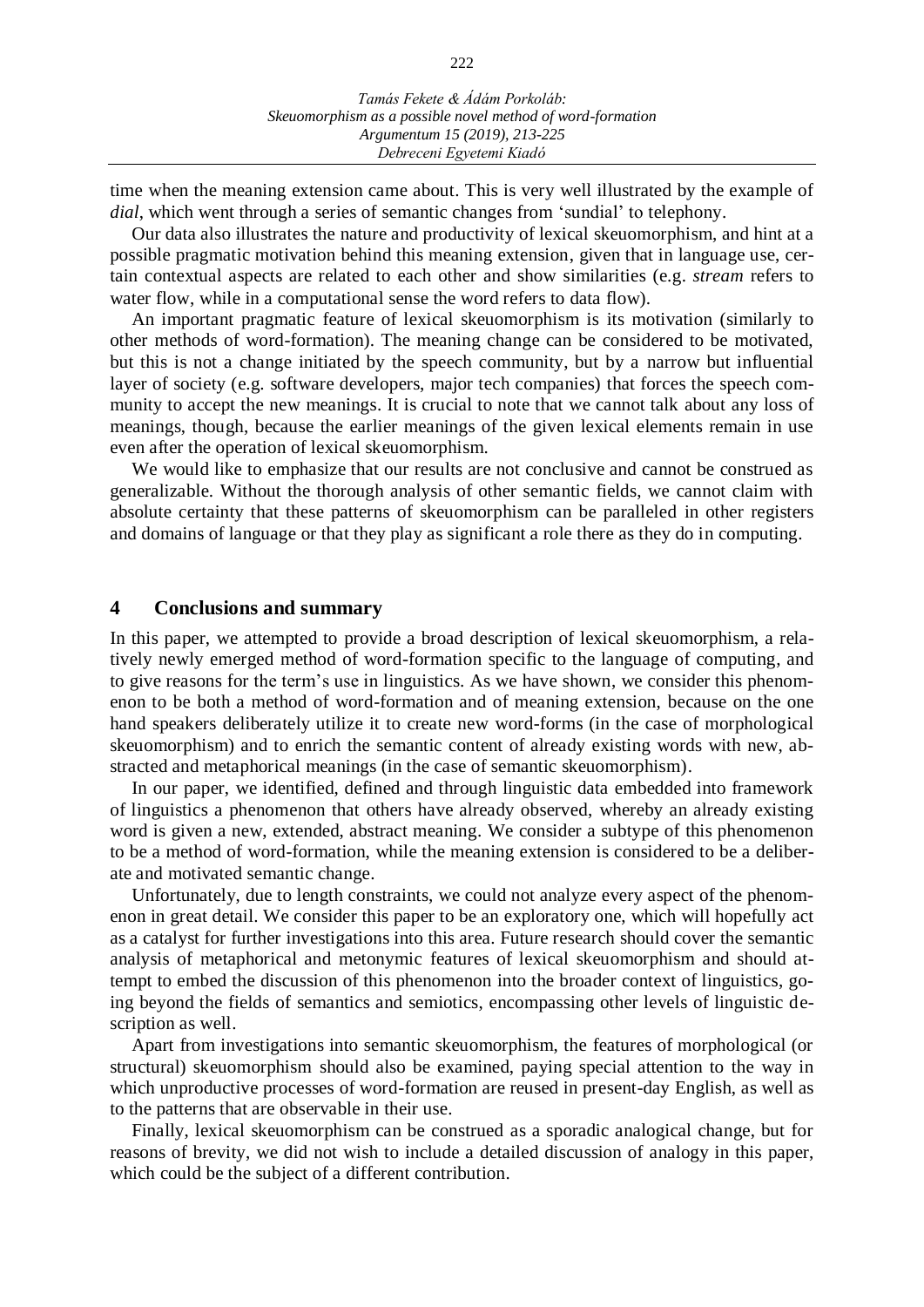#### **References**

Adamikné Jászó, A. (2007): *A magyar nyelv könyve*. Budapest: Trezor Kiadó.

- Allan, R.A. (2001): *A History of the Personal Computer: The People and the Technology*. London: Allan Pub.
- Balázs, G. (2007): Az írásbeliség változásai: A nyelv egyetlen létforma de több technológia. *Napkút Online*, 2007.3, 101–106. Retrieved from http://www.napkut.hu/naput\_2007/2007\_03/101.htm
- Basalla, G. (1988): *The Evolution of Technology*. Cambridge: Cambridge University Press.
- Blitz, J.H. (2015): Skeuomorphs, pottery, and technological change. *American Anthropologist* 117.4, 665–678.
- Bloomfield, L. (1933): *Language*. New York: Holt.
- Campbell-Smith, N. (2014): *Animated skeuomorphic services for the web.* MA thesis. Toronto: OCAD University.
- Coyne, R. (1992): The role of metaphor in understanding computers in design. *Proceedings of ACADIA (Association for Computer Aided Design in Architecture)*, 3–11.
- Coyne, R. (1995): Computers, metaphors and change. *Arq: Architectural Research Quarterly* 1.1, 62–67.
- Erdész, F. (2011): Figuratív kifejezések a kétnyelvű mentális lexikonban az anyatejjel szívjuk magunkba? *THL<sup>2</sup> – Journal of Teaching Hungarian as a 2nd Language and Culture / A Magyar Nyelv és Kultúra Tanításának Szakfolyóirata* 1-2, 56–67.
- Fábián, Z. (2009): Neologizmusok és szótárak. In: Bárdosi, V. (ed.): *Quo vadis philologia temporum nostrorum. Korunk civilizációjának nyelvi képe.* Budapest: Tinta Könyvkiadó, 105–120.
- Fehér, K. (2005): Kép, nyelv, nyelvi kép. *Médiakutató* (Tél). Retrieved from http://www.mediakutato.hu/cikk/2005\_04\_tel/06\_kep
- Felluga, D.F. (2015): The eventuality of the digital. *19: Interdisciplinary Studies in the Long Nineteenth Century*, 2015.21.
- Herring, S.C. & Androutsopoulos, J. (2015): Computer-mediated discourse 2.0. In: Tannen, D., Hamilton, H.E. & Schiffrin, D. (eds.): *The Handbook of Discourse Analysis*. Malden: John Wiley & Sons, 127–151.
- Istók, B. (2016): A gyakoritka szóalkotási módok tanításának problémái két szlovákiai magyar nyelvtankönyv alapján. In: Maior, E., Tóth, P. & Varga, A. (eds.): *Empirikus kutatások az oktatásban határon innen és túl*. Nagyvárad: Óbudai Egyetem–Partiumi Keresztény Egyetem, 69–83.
- Istók, B. (2017): A ritkább szóalkotási módok státusának újraértékelése. In: Lőrincz, J. & Simon, S. (eds.): *A tankönyvkutatás szakmai, módszertani kérdései. A Variológiai kutatócsoport 7. nemzetközi tankönyvkutató szimpóziumának tanulmányai*. Komárom: Selye János Egyetem, 167–180.
- Istók, B. (2018): Penaldo, Missi co. Futballszleng és szóalkotás az interneten. *Filológia.Hu* 1- 2, 39–74.
- Istók, B. & Szerdi, I. (2016): Az internetes nyelvhasználat napjainkban: di(gi)glosszia, minimalektus, netsztenderd? In: Juhász, G. (ed.): *A Selye János Egyetem 2016-os Nemzetközi Tudományos Konferenciájának tanulmánykötete*. Komárom: Selye János Egyetem, 58–74.
- Jones, J.L. (2017): Print nostalgia: Skeuomorphism and Rockwell Kent's woodblock style. *American Art* 31.3, 2–25.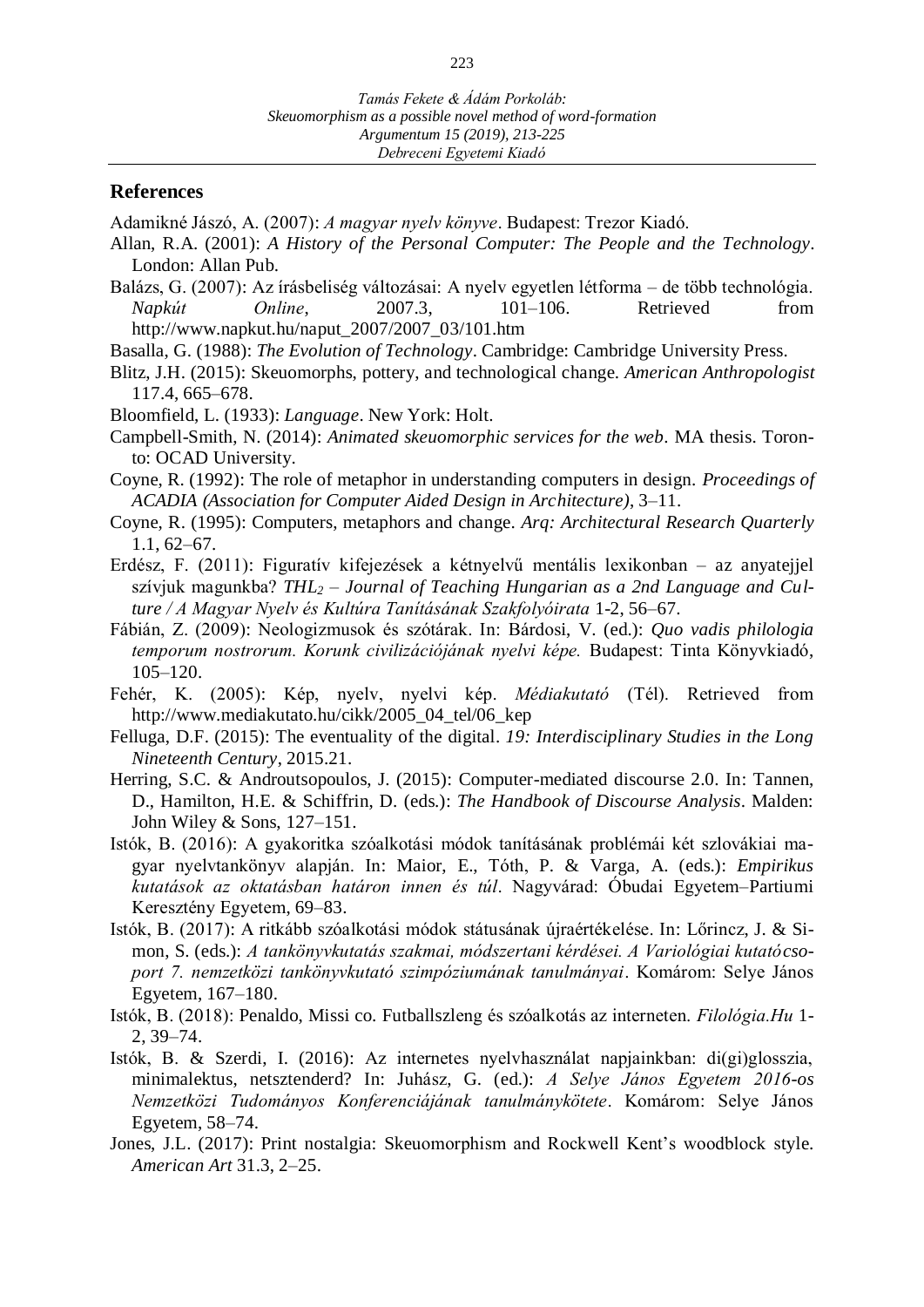- Kastholm, O.T. (2015): Plankboat skeuomorphs in Bronze Age logboats: a Scandinavian perspective. *Antiquity* 89.348, 1353–1372.
- Keszler, B. & Lengyel, K. (2008): *Kis magyar grammatika*. Budapest: Nemzeti Tankönyvkiadó.
- Kiefer, F., Siptár, P. & Bakró-Nagy, M. (eds.) (2006): *Magyar nyelv*. Budapest: Akadémiai Kiadó.
- Knappett, C. (2002): Photographs, skeuomorphs and marionettes. Some thoughts on mind, agency and object. *Journal of Material Culture* 7.1, 97–117.
- Kövecses, Z. (2005): *A metafora: gyakorlati bevezetés a kognitív metaforaelméletbe*. Budapest: Typotex.
- Kreps, D., Burmeister, O.K. & Blaynee, J. (2016): Skeuomorphic reassurance: Personhood and dementia. In: Kreps, D., Fletcher, G. & Griffiths, M. (eds.): *Technology and Intimacy: Choice or Coercion*. Cham: Springer, 61–71.
- Li, C.F., Shi, H.T., Huang, J.J. & Chen, L.Y. (2014): Two typical symbols in human-machine interactive interface. *Applied Mechanics and Materials* 635–637, 1659–1665.
- Martsa, S. (2007): *English Morphology: An Introduction*. Budapest: Pécsi Tudományegyetem – Nemzeti Tankönyvkiadó.
- Miklósvölgyi, Z. & Nemes Z.M. (2017): *A gőzgép mint metaforagyár.* Retrieved 6 July 2018, from http://balkon.art/home/a-gozgep-mint-metaforagyar/.
- Minya, K. (2011): *Változó szókincsünk: a neologizmusok több szempontú vizsgálata*. Budapest: Tinta Könyvkiadó.
- Payne, J. (2013): *Does skeuomorphic design matter?* Retrieved 9 July 2018, from http://uxmag.com/articles/does-skeuomorphic-design-matter.
- Peirce, C.S. (2004): A jelek felosztása. In: Kárpáti, E. (ed.): *Szöveggyűjtemény a szemiotika tanulmányozásához*. Budapest: Aula, 89–107.
- Pingdom. (2009) Version 1.0 of today's most popular applications, a visual tour. Retrieved 10 July 2018, from https://royal.pingdom.com/2009/06/17/first-version-of-todays-mostpopular-applications-a-visual-tour/
- Porkoláb, Á. (2015): Az iskolában elsajátított írott nyelvi norma presztízse az internetes kommunikációban. *Iskolakultúra* 25.11, 75–89.
- Rácz, E. & Takács, E. (1983): *Kis magyar nyelvtan*. Budapest: Gondolat.
- Roberts, T. (2015): *Skeuomorphs, Symbolism, Abstraction. Deconstructing the digital folder with the work of Bernard Stiegler, Friedrich Kittler and Marshall McLuhan.* Retrieved from

https://static1.squarespace.com/static/54c0e189e4b085ef114facec/t/54c39c05e4b0f7430cb 534fc/1422105605525/Skeuomorphism%2C+Symbolism%2C+Abstraction.pdf

- Romano, J.J. (2016): *The Origins of the Underline as Visual Representation of the Hyperlink on the Web: A Case Study in Skeuomorphism*. MA Thesis. Cambridge: Harvard University.
- Szathmári, I. (2004): *Stilisztikai lexikon: stilisztikai fogalmak magyarázata szépirodalmi példákkal szemléltetve*. Budapest: Tinta.

Tsang, C.D. (2000): *Microsoft First Generation: The Success Secrets of the Visionaries who Launched a Technology Empire*. New York: Wiley.

- Veszelszki, Á. (2010): Neologizmusok és hapax legomenonok a reklámokban. In: Balázs, G. (ed.): *Jelentés a magyar nyelvről 2006−2010.* Budapest: Inter Nonprofit Kft; Magyar Szemiotikai Társaság, 163–196.
- Veszelszki, Á. (2017): *Netnyelvészet*. Budapest: L'Harmattan.